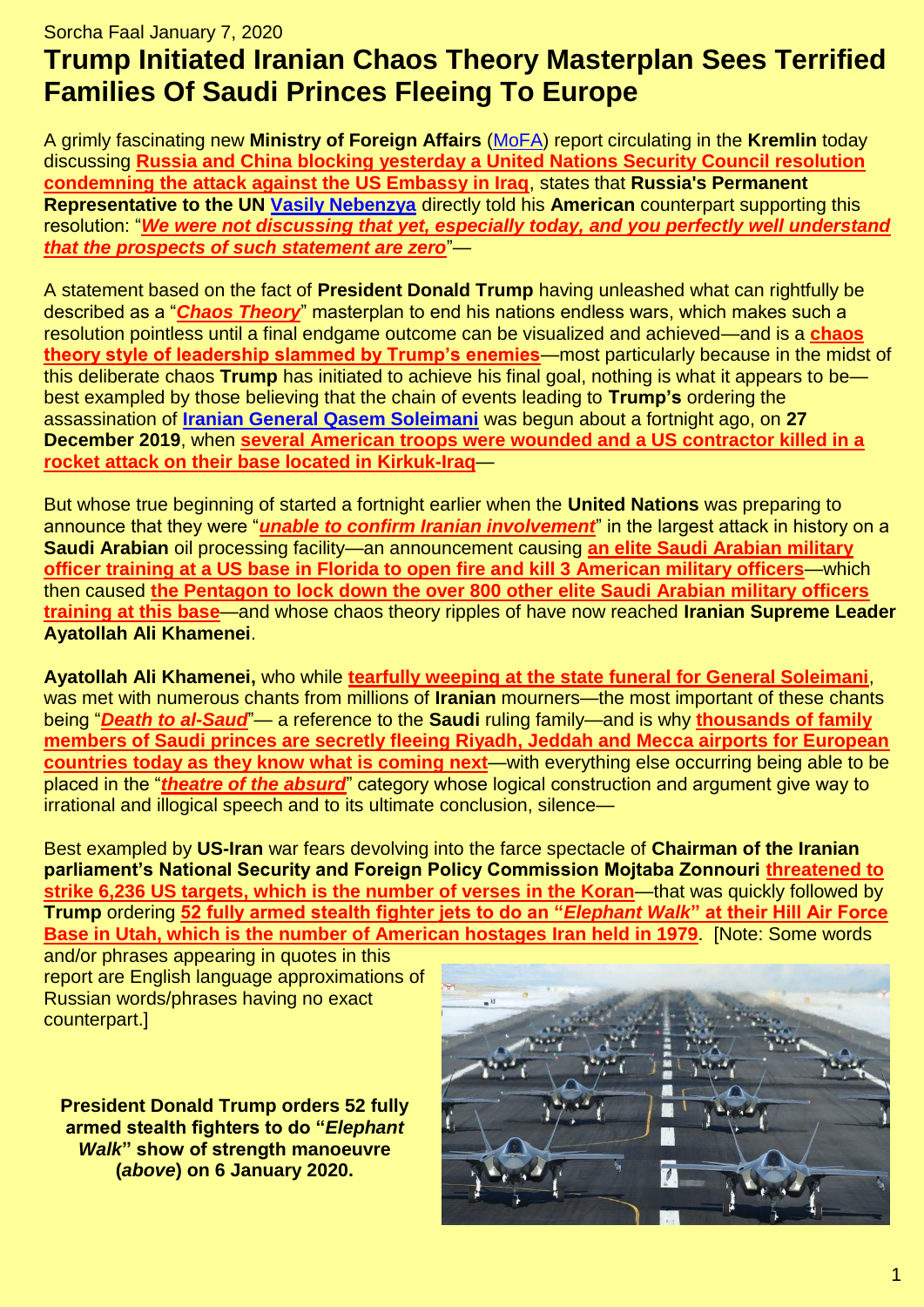According to this report, **President Trump** was elected into power by an **American** people who sided with his vow to end their nation's endless wars—a vow **Trump** has been continuously thwarted in achieving due to the socialist **Democrat Party**, the lying leftist **US** mainstream propaganda media and entrenched **Deep State** bureaucrats within the diplomatic, intelligence and military communities—all of whom have feasted on the spoils of these endless wars for nearly two decades—but while these malign warmongering forces were preparing to celebrate their victory over **Trump**, they forgot that the leader they had pitted themselves against is a "*[genuine historical anomaly](https://www.zerohedge.com/political/everything-you-need-know-about-trump-were-afraid-admit-you-wondered)*" able to switch, with no warning, all of the methods and means needed to achieve an ultimate victory—which in this case meant **Trump** had to expose the lies forming the base of these endless wars—and when known, would see his enemies rushing to stop them faster than he could ever hope to do by himself—a counterintuitive strategy noticed by just a few **American** experts—one of whom named **[Sylvain LaForest](https://www.globalresearch.ca/author/sylvain-laforest) [wrote](https://www.zerohedge.com/political/everything-you-need-know-about-trump-were-afraid-admit-you-wondered)**:

*Early in his mandate, Trump naively tried the direct approach, by surrounding himself with establishment rebels like Michael Flynn and Steve Bannon, then by annoying each and everyone of his foreign allies, shredding their free-trade treaties, imposing taxes on imports and insulting them in their face in the G7 meetings of 2017 and 2018.* 

*The reaction was strong and everyone doubled-down on the Russiagate absurdity, as it looked like the only option to stop the man on his path of globalism destruction.* 

*Predictably, the direct approach went nowhere; Flynn and Bannon had to go, and Trump was entangled in a handful of inquiries that made him realize that he wouldn't get anything accomplished with transparency.* 

*He had to find a way to annihilate the most dangerous people on the planet, but at the same time, stay in power and alive.* 

*He had to smarten up.*

*That's when his genius exploded on the world.* 

*He completely changed his strategy and approach, and started taking absurd decisions and tweeting outrageous declarations.* 

*As threatening and dangerous as some of these first looked, Trump didn't use them for their first degree meaning, but was aiming at the genuine second degree effects that his moves would have.* 

*And he didn't care about what people thought of him as he did, for only results count in the end.* 

*He would even play buffoon over Twitter, look naive, lunatic or downright idiotic, perhaps in the hope to impregnate the belief that he didn't know what he's doing, and that he couldn't be that dangerous.* 

*He's willfully being politically incorrect to show the ugly face that the United States are hiding behind their mask.*

When the history of these times are written, this report continues, it will show that all of the chaotic events presently occurring had their start less than a month ago on **[9 December 2019](https://www.washingtonpost.com/graphics/2019/investigations/afghanistan-papers/afghanistan-war-confidential-documents/)**—and was when **President Trump** stripped away the mask away from the ugly face of **America's**  endless wars by his secretly ordering released to